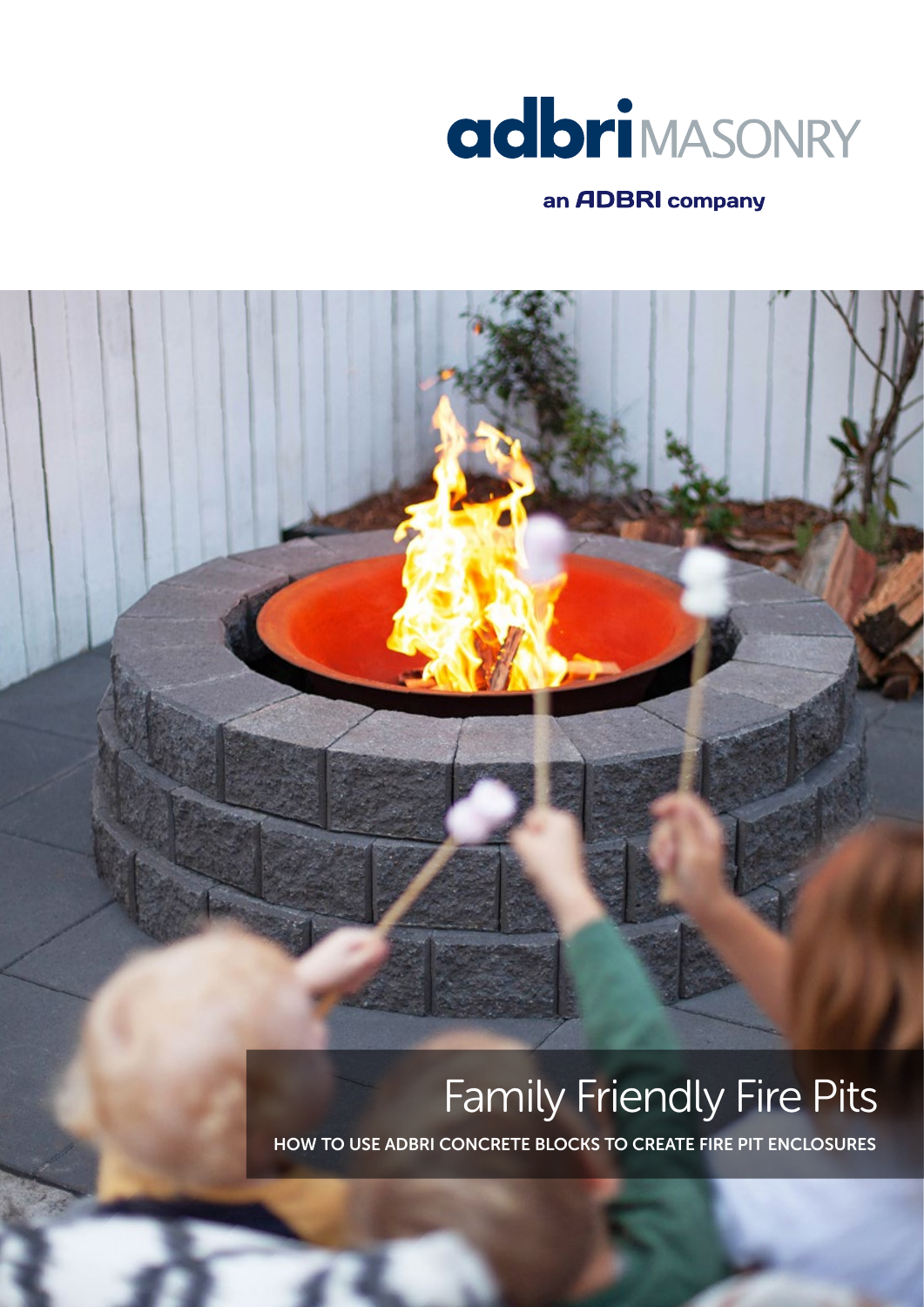

### INFORMATION

- Bed first course into a sand and cement mix.
- For pits over 1 block high, apply a thin bed of mortar (2-4mm) between courses.
- Suitable for use as fire pit barrier blocks when a steel fire dish is used within.

#### TECHNICAL INFORMATION

| Product               | Outside  | Inside   | No. of units    |
|-----------------------|----------|----------|-----------------|
|                       | diameter | diameter | for full circle |
| Miniwall <sup>®</sup> | 1200mm   | 836mm    |                 |



| <b>BRICKS</b> | BESSER® BLOCKS | <b>PAVERS</b> | RETAINING WALLS |
|---------------|----------------|---------------|-----------------|
|               |                |               |                 |



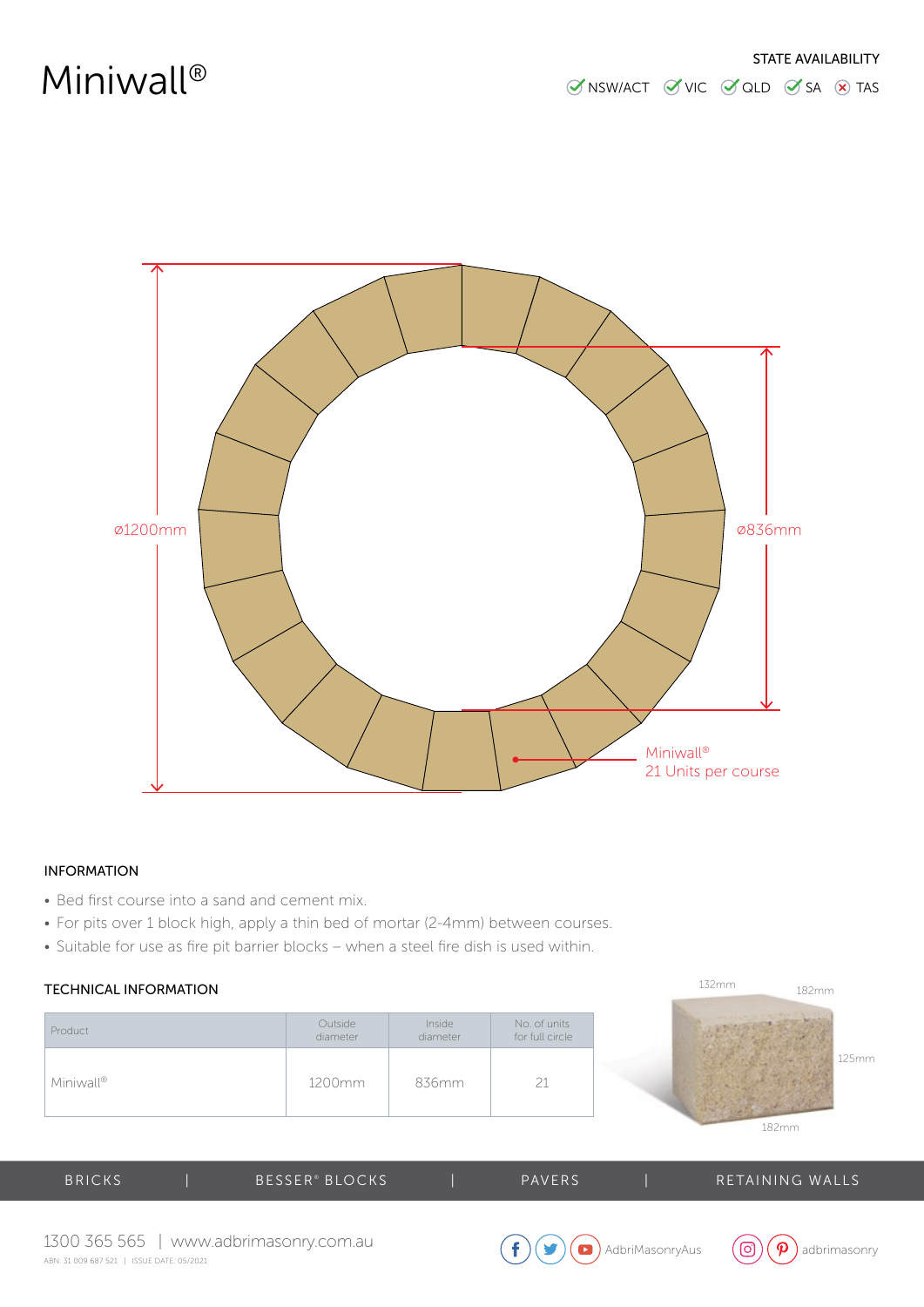

### INFORMATION

- Perfect for square fire pits specialty left and right corner units are DIY friendly.
- No cuts needed for blocks cuts will be needed for caps.
- Dry stack blocks, mortar down caps into place with thin bed (2-4mm) of mortar.
- Suitable for fire pits up to 800mm (4 courses high).

### TECHNICAL INFORMATION

|                        |                                       |                      |                                        | 215mm          |
|------------------------|---------------------------------------|----------------------|----------------------------------------|----------------|
| Product                | Outside<br>dimensions                 | Inside<br>dimensions | No. of units<br>per course             |                |
| Versawall <sup>®</sup> | $1400$ mm x $1400$ mm   950mm x 950mm |                      | 8 Standard units and<br>4 Corner units | 200mm<br>400mm |

| <b>BRICKS</b> | BESSER <sup>®</sup> BLOCKS | <b>PAVERS</b> | RETAINING WALLS |
|---------------|----------------------------|---------------|-----------------|
|               |                            |               |                 |





8 Standard units and 4 Corner units per course. 20 Caps to finish.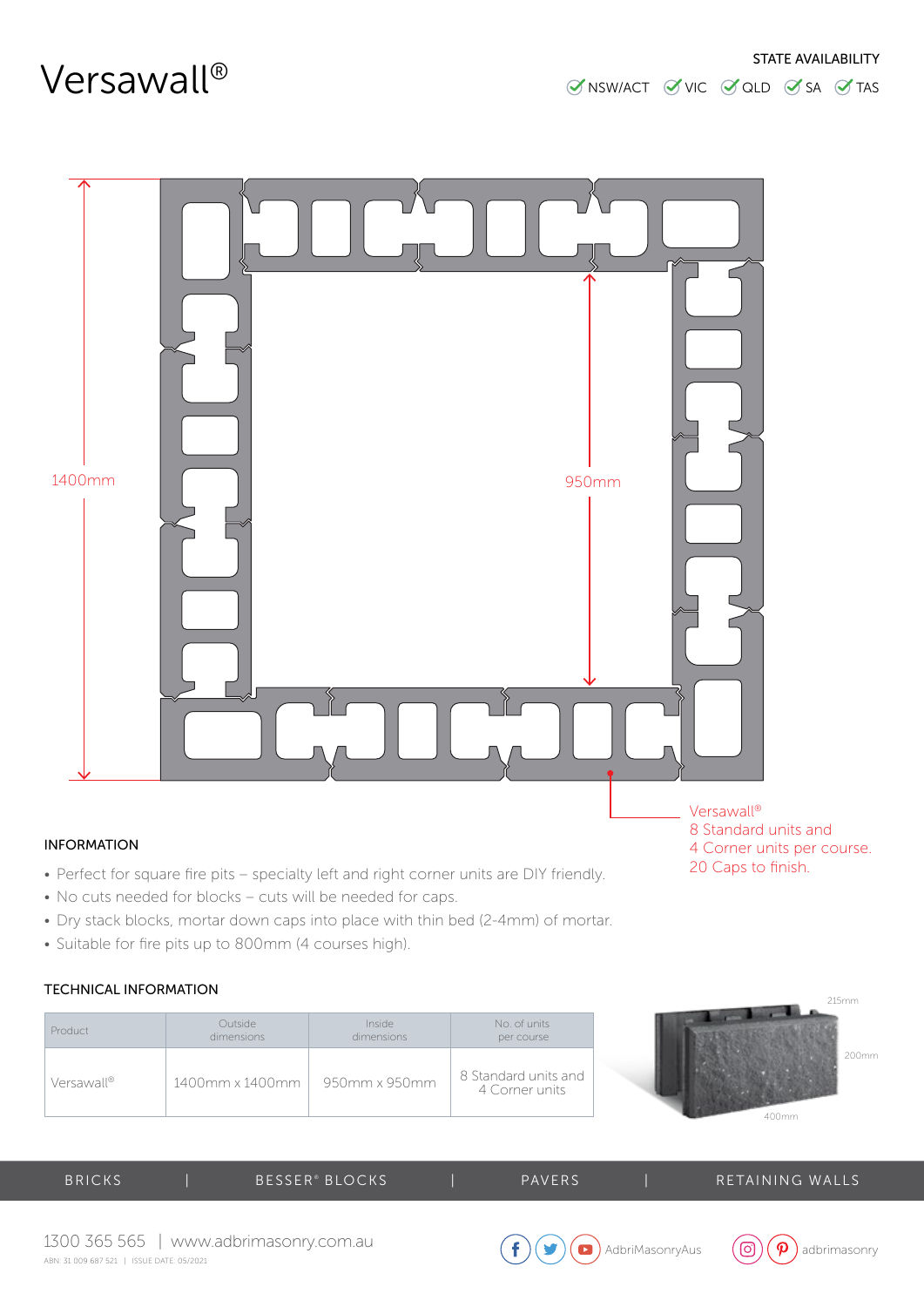### Natural Impressions® Flagstone / Duostone



#### INFORMATION

- Each course after the base level will produce a slightly smaller circle.
- For courses 2 and 3, one block will need to be cut or split with a mallet and bolster to complete a neat circle.
- Suitable for use as fire pit barrier blocks when a steel fire dish is used within.
- Build to a maximum of 3 courses high.

#### TECHNICAL INFORMATION

| Product                                                  | Outside  | <i>Inside</i> | No. of units    |
|----------------------------------------------------------|----------|---------------|-----------------|
|                                                          | diameter | diameter      | for full circle |
| Natural Impressions <sup>®</sup><br>Flagstone / Duostone | 1570mm   | 1220mm        | 16              |



300mm

Natural Impressions® Duostone

| <b>BRICKS</b> | BESSER <sup>®</sup> BLOCKS | <b>PAVERS</b> | RETAINING WALLS |
|---------------|----------------------------|---------------|-----------------|
|               |                            |               |                 |





160mm (average)

100mm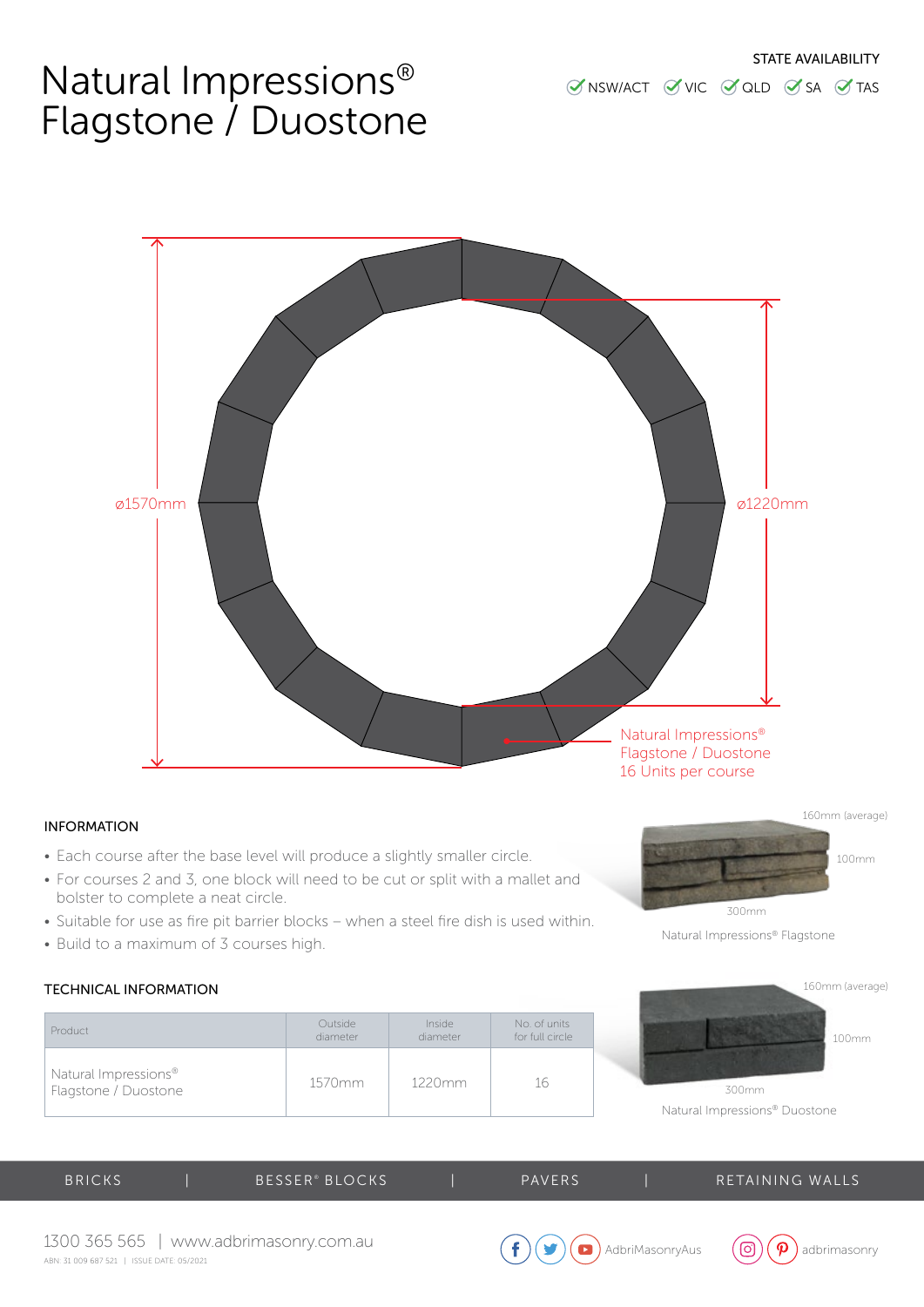## Windsor<sup>™</sup> Stone



#### INFORMATION

- Each course after the base level will produce a slightly smaller circle.
- For courses 2 and 3, one block will need to be cut or split with a mallet and bolster to complete a neat circle.
- Suitable for use as fire pit barrier blocks when a steel fire dish is used within.
- Build to a maximum of 3 courses high.

### TECHNICAL INFORMATION

| TECHNICAL INFORMATION      |                     |                    |                                 | 203mm          |
|----------------------------|---------------------|--------------------|---------------------------------|----------------|
| Product                    | Outside<br>diameter | Inside<br>diameter | No. of units<br>for full circle |                |
| Windsor <sup>™</sup> Stone | 1430mm              | 1020mm             | 14                              | 130mm<br>295mm |

| <b>BRICKS</b> | BESSER <sup>®</sup> BLOCKS | <b>PAVERS</b> | RETAINING WALLS |
|---------------|----------------------------|---------------|-----------------|
|               |                            |               |                 |



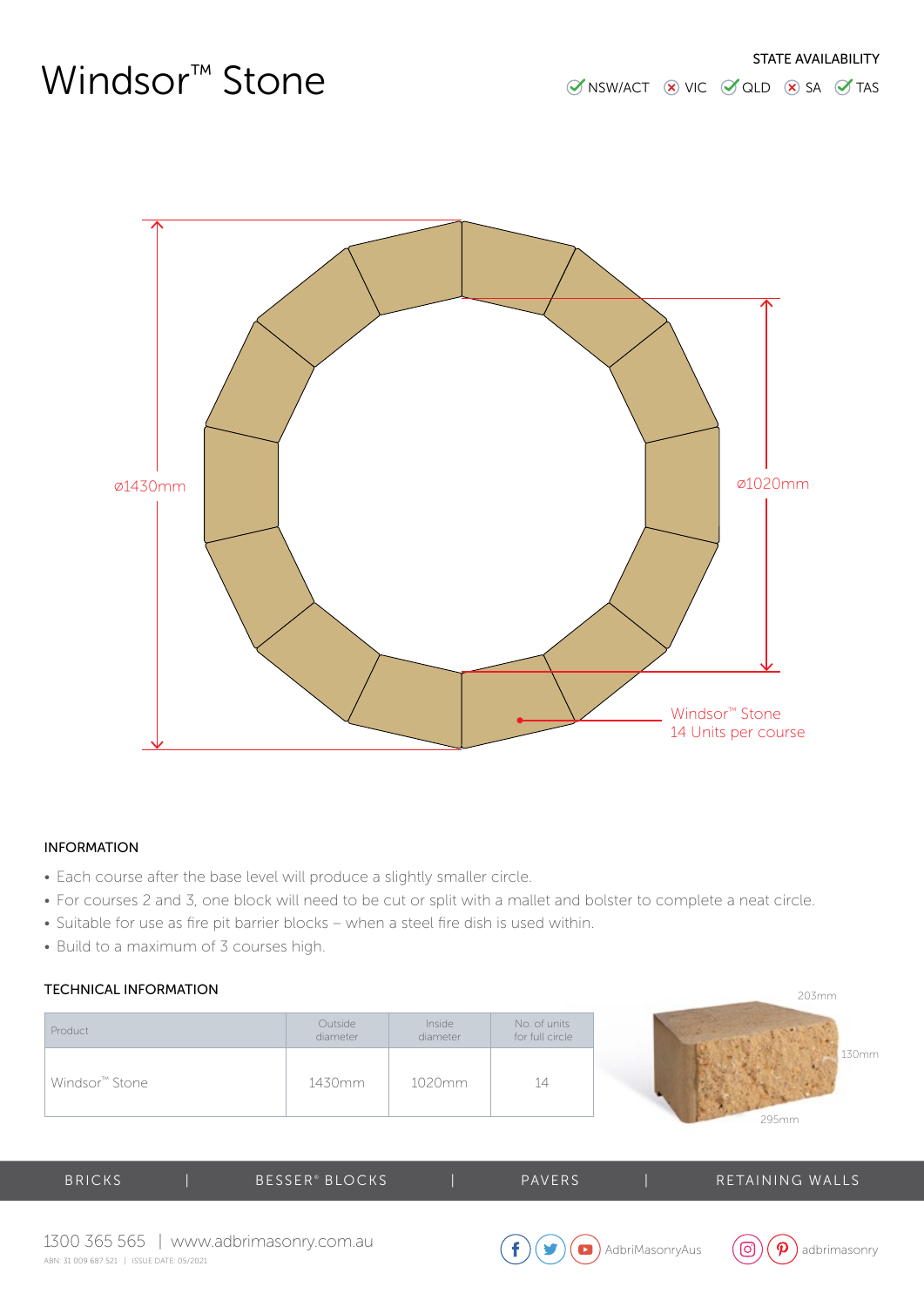### Manor Stone



### INFORMATION

- Each course after the base level will produce a slightly smaller circle.
- For courses 2 and 3, one block will need to be cut or split with a mallet and bolster to complete a neat circle.
- Suitable for use as fire pit barrier blocks when a steel fire dish is used within.
- Build to a maximum of 3 courses high.

#### TECHNICAL INFORMATION

| Product     | Outside<br>diameter | Inside<br>diameter | No. of units<br>for full circle | 100mm |
|-------------|---------------------|--------------------|---------------------------------|-------|
| Manor Stone | 1435mm              | 1070mm             | 15                              | 295mm |

| <b>BRICKS</b> | BESSER <sup>®</sup> BLOCKS | <b>PAVERS</b> | I RETAINING WALLS' |
|---------------|----------------------------|---------------|--------------------|
|               |                            |               |                    |





 $190mm$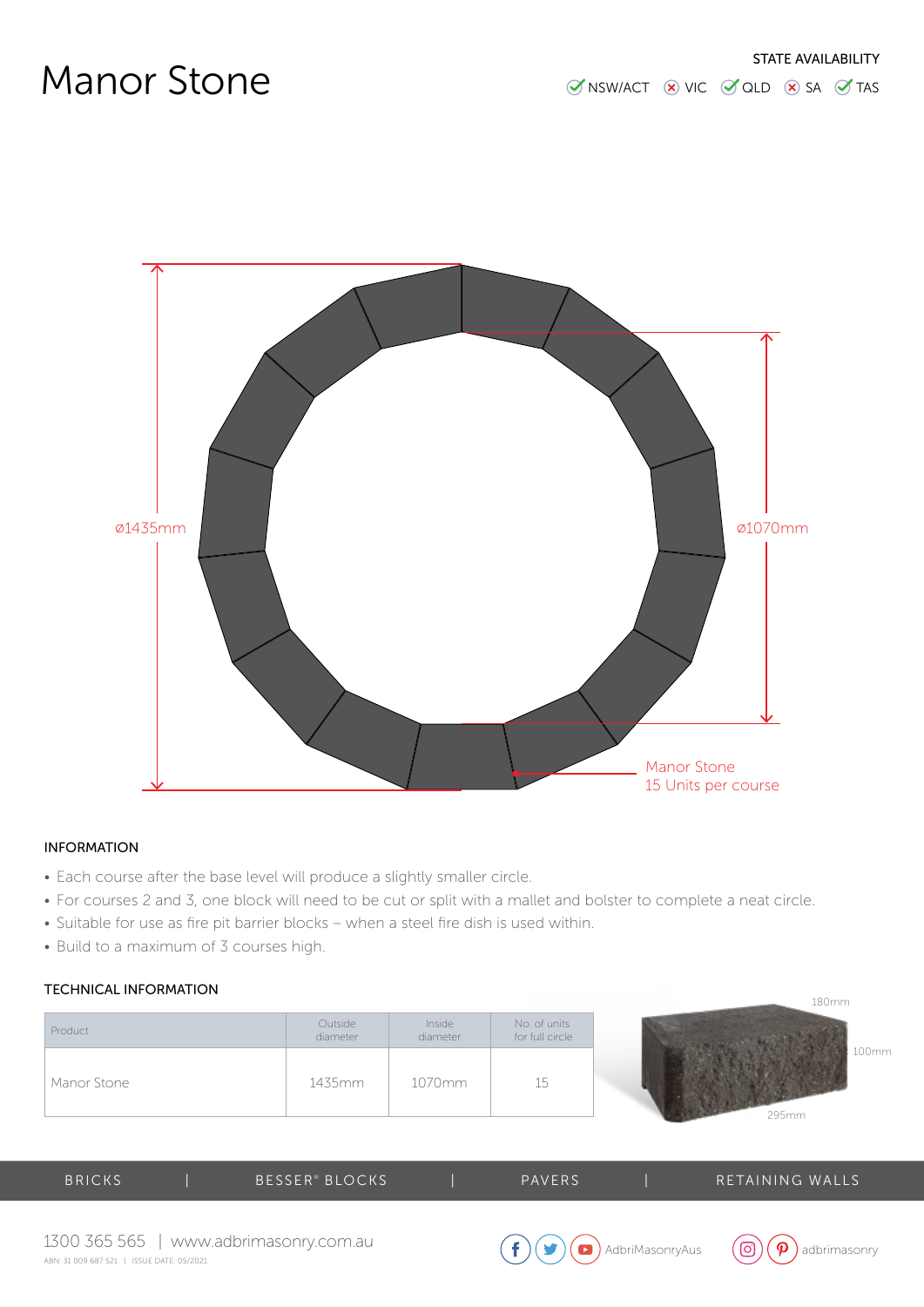## Hudson Stone



#### INFORMATION

- Each course after the base level will produce a slightly smaller circle.
- For courses 2 and 3, one block will need to be cut or split with a mallet and bolster to complete a neat circle.
- Suitable for use as fire pit barrier blocks when a steel fire dish is used within.
- Build to a maximum of 3 courses high.

### TECHNICAL INFORMATION

|              |                     |                    |                                 | 130mm          |
|--------------|---------------------|--------------------|---------------------------------|----------------|
| Product      | Outside<br>diameter | Inside<br>diameter | No. of units<br>for full circle |                |
| Hudson Stone | 878mm               | 618mm              | $\perp$                         | 100mm<br>200mm |

| <b>BRICKS</b> | BESSER <sup>®</sup> BLOCKS | PAVERS | RETAINING WALLS |
|---------------|----------------------------|--------|-----------------|
|               |                            |        |                 |